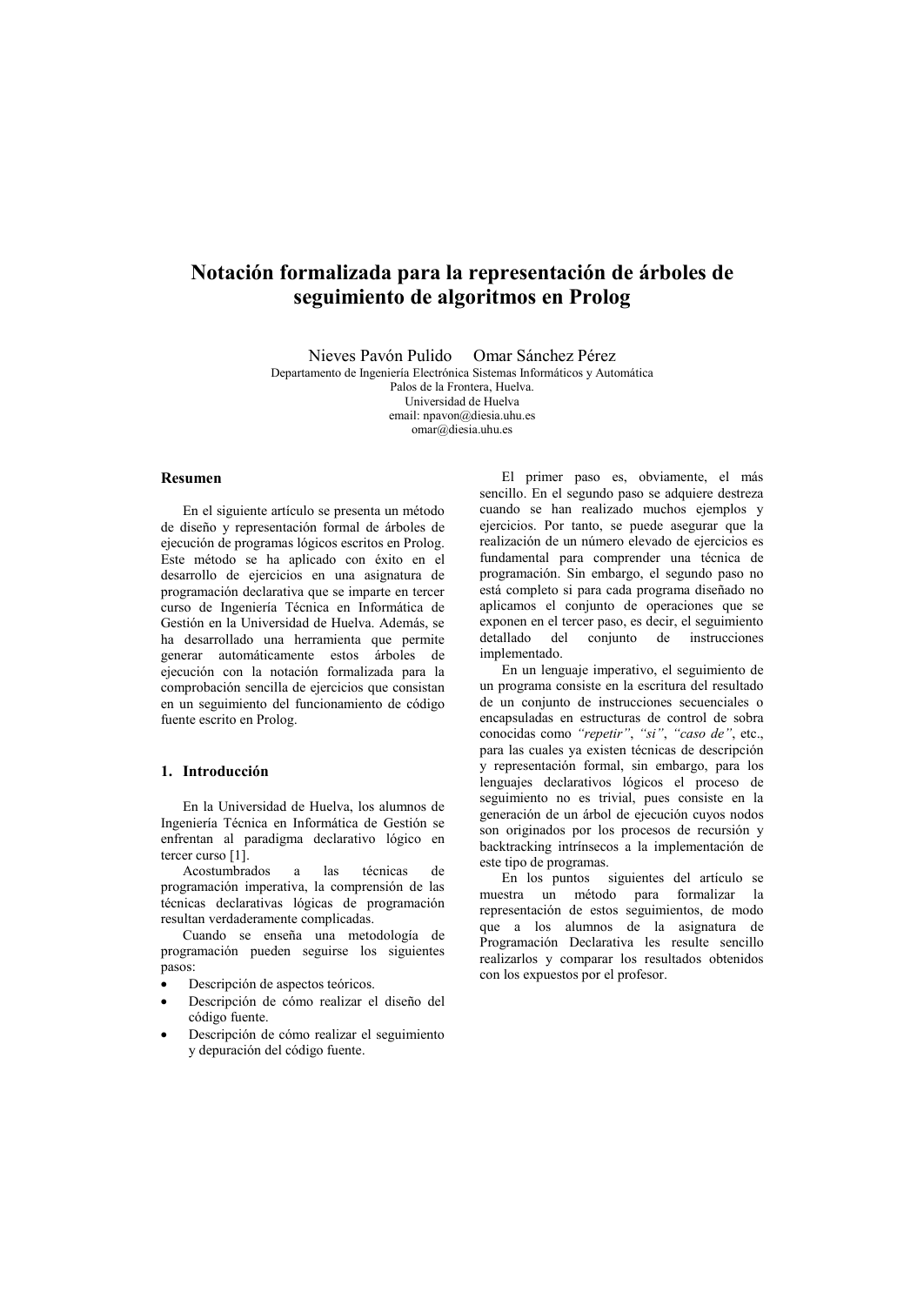#### Programación, algoritmos y estructuras de datos

# 2. Descripción de elementos de un programa Prolog.

Un programa en Prolog consta de varios predicados que se implementan mediante un conjunto de cláusulas de tipo "hecho" o "regla de inferencia".

Los hechos se pueden definir como estructuras de la forma:

nombreclausula(arg1, arg2, ..., argN).

Donde "nombreclausula" describe la relación que existe entre los argumentos  $argl$ ,  $arg2$ , ...,  $argN$ .

Las reglas de inferencia se pueden definir como estructuras de la forma:

nombreclausula(arg1, arg2, ..., argN):-

 $cl(args)$ ,  $c2(args)$ , ...,  $cN(args)$ .

Donde "nombreclausula" describe la relación que existe entre los argumentos *argl*, *arg2*, ... argN, y las cláusulas de la parte derecha del predicado deben ser ejecutadas (demostradas), para obtener el resultado de la estructura "nombreclausula"

La ejecución de un programa Prolog se basa en la realización de dos procesos diferenciados pero fuertemente relacionados entre sí [3][4]:

- Unificación: Se intenta demostrar que un objetivo planteado es exactamente igual a un hecho o a la parte izquierda de una regla de inferencia, en todos sus componentes. En el caso de una regla de inferencia, además de que el objetivo planteado se unifique con la parte izquierda de la regla, es necesario que todas las llamadas a las cláusulas situadas a la derecha de la regla puedan ser unificadas.
- Backtracking: Si no es posible unificar un objetivo con una cláusula de tipo hecho o parte izquierda de una regla de inferencia, el sistema, automáticamente, intenta buscar la solución con la cláusula siguiente del conjunto que implementa un determinado predicado. Si la llamada a una cláusula de la parte derecha de una regla de inferencia no se puede demostrar, se intenta ejecutar de nuevo la llamada a la cláusula inmediatamente anterior a la misma, de modo que la nueva solución obtenida permita satisfacer la llamada a la cláusula que no pudo ser demostrada.

El modo de ejecución de un programa Prolog genera, no un conjunto secuencial de resultados de

operaciones, sino un árbol de intentos de operaciones de unificación [5]. Cuando un obietivo se puede demostrar con varias cláusulas. se fija lo que se denomina punto de backtracking, es decir, un lugar al que podemos regresar para buscar una solución alternativa en el caso de que la cláusula que se ejecuta posteriormente no pueda ser demostrada. Se observa además que en Prolog no se dispone de estructuras de control. tales como "repetir" o "si", entre otras. El control lo lleva el propio intérprete del código. El único modo de *controlar* dicho control es mediante dos predicados: !(predicado corte) y fail.

El primero no produce ninguna operación visible para el usuario salvo que elimina la posibilidad de hacer backtracking con alguna cláusula anterior (borrado del punto de backtracking más próximo). El segundo produce un resultado falso (no demostrado), es decir, que falla siempre.

Para comprender todo  $1<sub>o</sub>$ expuesto anteriormente, veamos el siguiente bloque de código que implementa dos relaciones de parentesco: "padre" y "abuelo paterno":

```
parameter many "pedro").<br>padre ("juan", "pedro").<br>padre ("pedro", "pepe").
abuelo(X,Y):-
```

```
padre(\hat{X}, \hat{Z}), padre(Z, Y).
```
El programa implementa el siguiente conocimiento:

- Juan es padre de Pedro y éste, a su vez, es padre de Pepe.
- Por otro lado, la relación abuelo se define mediante la demostración de la sentencia siguiente: si X es padre de  $Z y Z$  es padre de  $Y$  entonces  $X$  es abuelo de  $Y$ .
	- Si se especifica como objetivo la cláusula:

abuelo("juan", Y).<br>Se intenta que el programa Prolog obtenga como resultado en la variable Y al nieto de "juan", es decir,  $Y = "pepe".$ 

Si se especifica como objetivo la cláusula:

abuelo("juan", "alvaro").

El programa Prolog da como resultado no, ya que no es posible encontrar ningún nieto de Juan que se llame Álvaro.

Si se utilizase este ejemplo como ejercicio en la asignatura de Programación Declarativa no tendría valor pedagógico ya que es posible obtener la solución razonadamente sin llevar a cabo el seguimiento del código. Por tanto, es necesario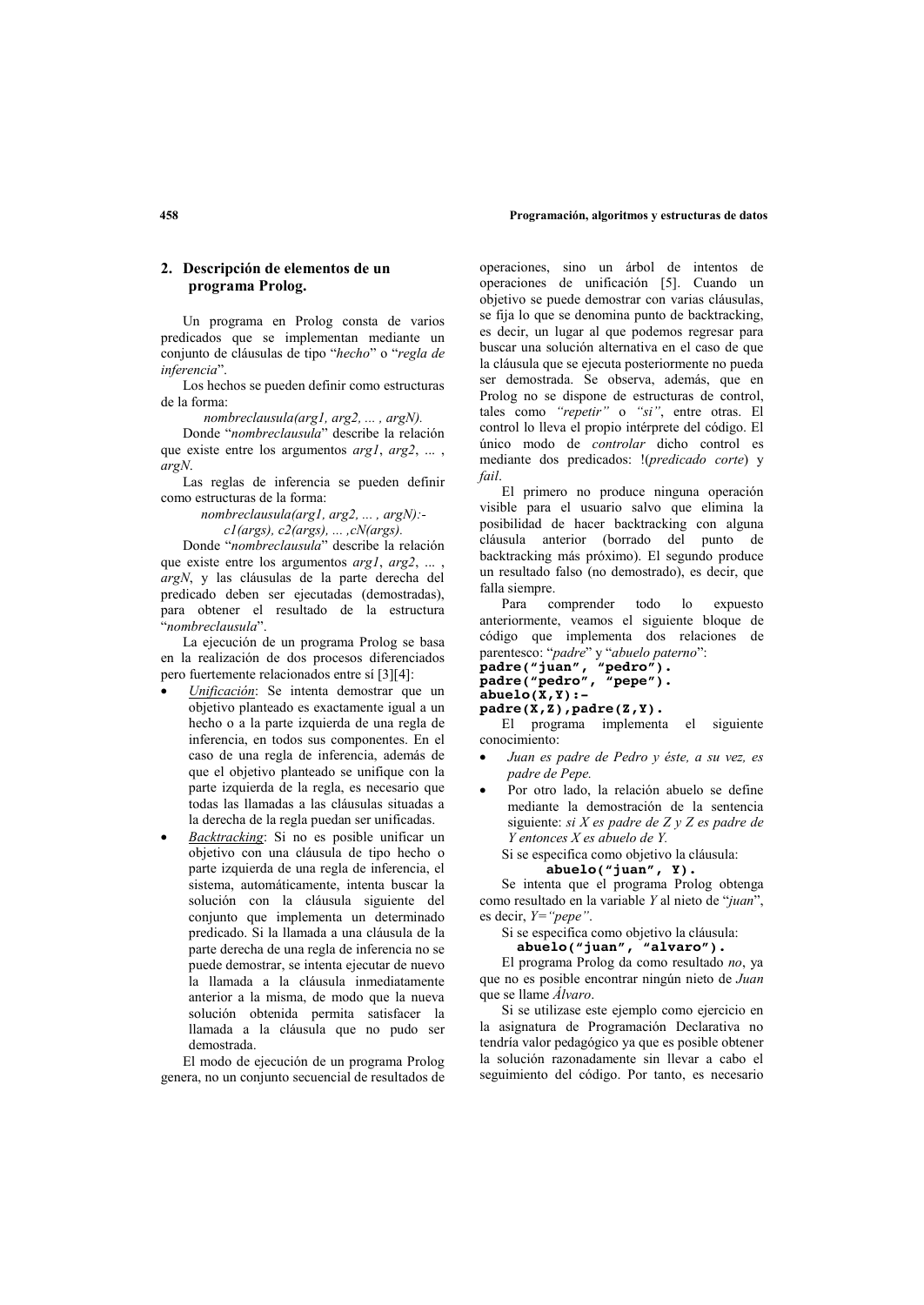#### IX Jornadas de Enseñanza Universitaria de la Informática

que el alumno, no sólo exponga la solución final del programa, sino que también escriba el árbol completo de ejecución del mismo. Sin embargo, si estamos realizando un ejercicio tipo test [2], la única pregunta que parece razonable es, simplemente, ¿cuál es el valor final en la variable  $Y<sup>2</sup>$ 

Puede suceder que si se pide el desarrollo del árbol en un ejercicio no de tipo test el alumno realice su propia versión, que aunque correcta, puede diferir mucho de la del profesor, con lo que al profesor puede resultarle difícil comprender la notación establecida por el alumno y viceversa.

De ahí la necesidad de establecer una notación formal que solucione la problemática expuesta.

# 3. Notación formal para construir árboles de seguimiento

En el seguimiento de un programa en Prolog nos interesa conocer la solución final del algoritmo y comprender como se ha conseguido dicha solución.

Por tanto, en un árbol que represente el seguimiento de un programa Prolog deben aparecer los siguientes elementos:

- 1. Caja de texto para la especificación de la cláusula que se está ejecutando. (En el caso de que se trate de una regla de inferencia provocará el procesamiento de varios subobjetivos que quedarán representados mediante cajas).
- 2. Líneas de seguimiento hacia adelante.
- 3. Líneas de seguimiento del retroceso cuando se hace backtracking.
- 4. Líneas de valores devueltos por los procesos de backtracking o recursión.
- 5. Puntos de backtracking activos.
- 6. Puntos de backtracking borrados.

La figura 1 muestra el elemento descrito en el punto 1.



Figura 1. Representación de la ejecución de una cláusula

La figura 2 muestra los tres tipos de líneas que podemos encontrar, ya descritas en los puntos 2, 3  $\overline{v}$  4.



Figura 2. Representación de líneas de flujo de la información

La figura 3 muestra un punto de backtracking activo y un punto de backtracking borrado [5].



Si se aplica el diseño formalizado al ejemplo descrito en el apartado anterior para el caso de la meta<sup>-</sup>



Queda el árbol de seguimiento que se muestra en la figura 4.



Figura 4. Árbol formalizado de seguimiento de un programa Prolog

Puede observarse que cuando se ejecuta la cláusula abuelo("juan", Y), se generan dos subobjetivos que se han de satisfacer secuencialmente:

> $padre(X,Z)$  $padre(Z, Y)$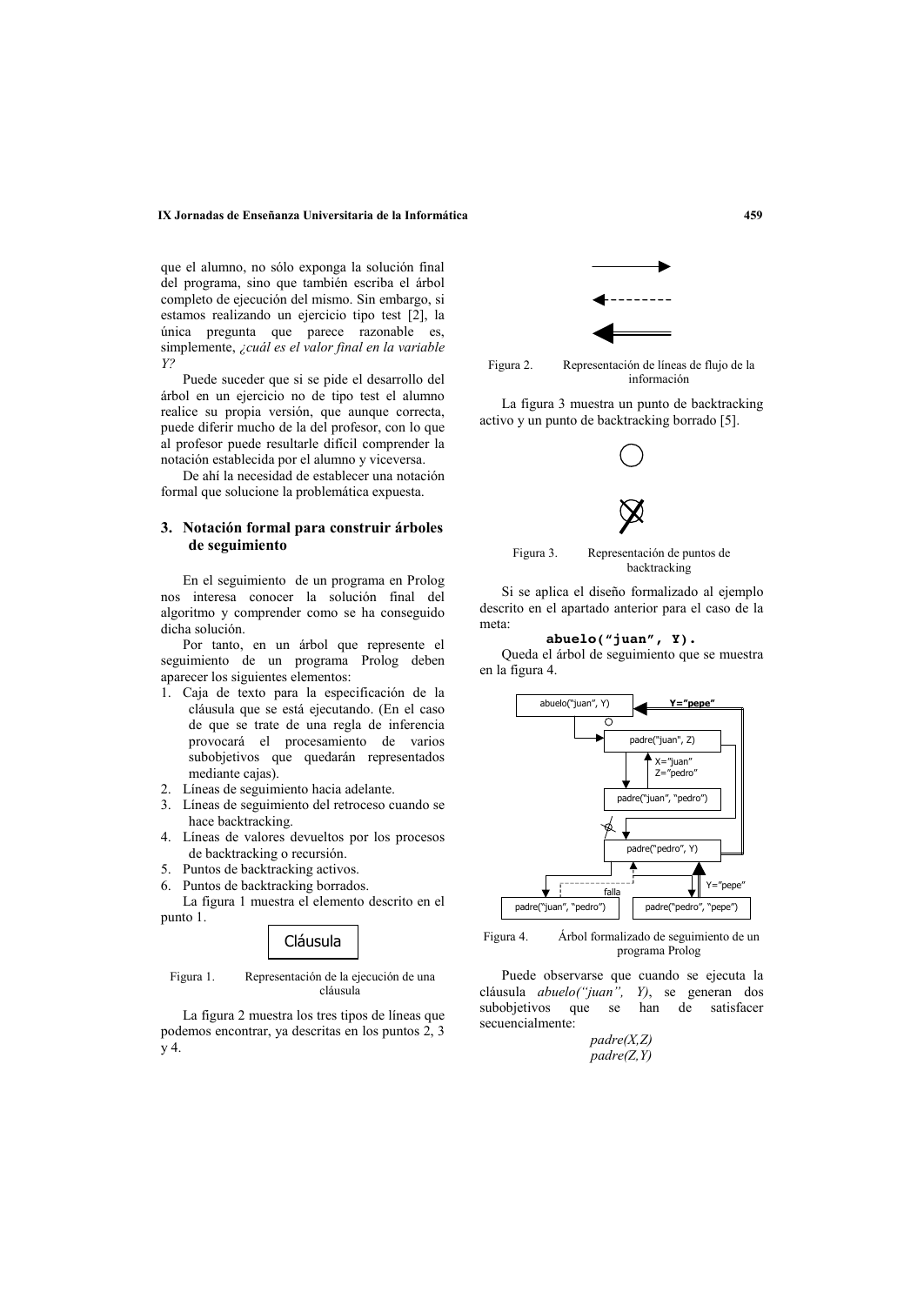Como  $padre(X,Z)$  puede resolverse mediante dos cláusulas, se ha de establecer un punto de backtracking. La solución es hallada con la utilización de la primera cláusula, luego el punto de backtracking permanece activo por si se necesita más adelante.

Tras la ejecución del primer subobjetivo planteado, es decir,  $padre(X,Z)$ , es necesario satisfacer el segundo subobietivo padre( $Z, Y$ ). Como en el caso anterior, se fija un punto de backtracking ya que el subobjetivo puede ser solucionado mediante dos cláusulas posibles. La primera de ellas falla, luego se utiliza el punto de backtracking y se intenta con la segunda y última cláusula. En este caso no quedan más cláusulas para nuevos intentos, por lo que el punto de backtracking se elimina. El subobjetivo queda satisfecho mediante el uso de esta segunda cláusula, por lo que el resultado final, almacenado en Y, se eleva hacia la raíz del árbol.

A través de este ejemplo podemos observar que debido a que en el gráfico se usa una notación formal que comparten tanto los alumnos como el profesor es fácil para ambos comparar resultados, realizar preguntas y especificar respuestas acerca del mismo

A continuación se muestra un conjunto de preguntas tipo test que se puede elaborar teniendo en cuenta la representación formal del árbol de ejecución:

- ¿Cuántos puntos de backtracking se han  $\bullet$ generado en total durante el proceso de  $e^{\frac{1}{2}}$  ejecución? Respuesta: 2 puntos de hacktracking
- ¿Cuántos puntos de backtracking se borran en total durante el proceso de ejecución? Respuesta: 1 punto de backtracking.
- ¿Cuántas veces se evalúa alguna de las cláusulas que componen el predicado padre? Respuesta: 3 veces.

La utilización de este método en la evaluación de esta clase de ejercicios en un examen tipo test revela los conocimientos del alumno de forma más exhaustiva que la simple elección del valor final devuelto por el programa que, sin duda, resulta evidente con un sencillo razonamiento, sin necesidad de llevar a cabo la ejecución del algoritmo

Si el ejercicio se utiliza en un examen no de tipo test, donde se pide al alumno especificar manualmente el árbol, la notación formalizada

proporciona al profesor un alto grado de comodidad en el momento de la corrección.

Además, en el proceso de construcción del árbol, el alumno nota como el intérprete Prolog lleva el control del algoritmo y puede considerar de una forma más inteligente el modo de optimizar el código mediante el uso del predicado corte o simplemente evitar errores de ejecución por el uso de puntos de backtracking que sobran.

La figura 5 muestra un árbol de backtracking que permite realizar el seguimiento del algoritmo definido a continuación.

#### $fact(0,1)$ .  $fact(N,R):$  $N1=N-1$ ,  $fact(N1, R1)$ ,  $R=N*R1$ .  $prueba(N,R):$ -fact $(N,R)$ , R=5.



 $prueba(1,R)$ 

Como puede observarse, cuando  $R=5$  falla, regresamos al punto de backtracking que queda activo para buscar una nueva solución del factorial. Sin embargo, esta estrategia de control es errónea ya que el factorial es un problema determinista que genera una solución única para cada objetivo. Si se intenta buscar una nueva solución para el factorial, el algoritmo entra en un proceso de recursión infinito divergente del caso trivial. El alumno puede darse cuenta, a través del gráfico, de que es necesario eliminar el punto de backtracking que queda activo tras la demostración de la cláusula  $fact(0,1)$ . La solución. por tanto, consiste en modificar la cláusula:

## 460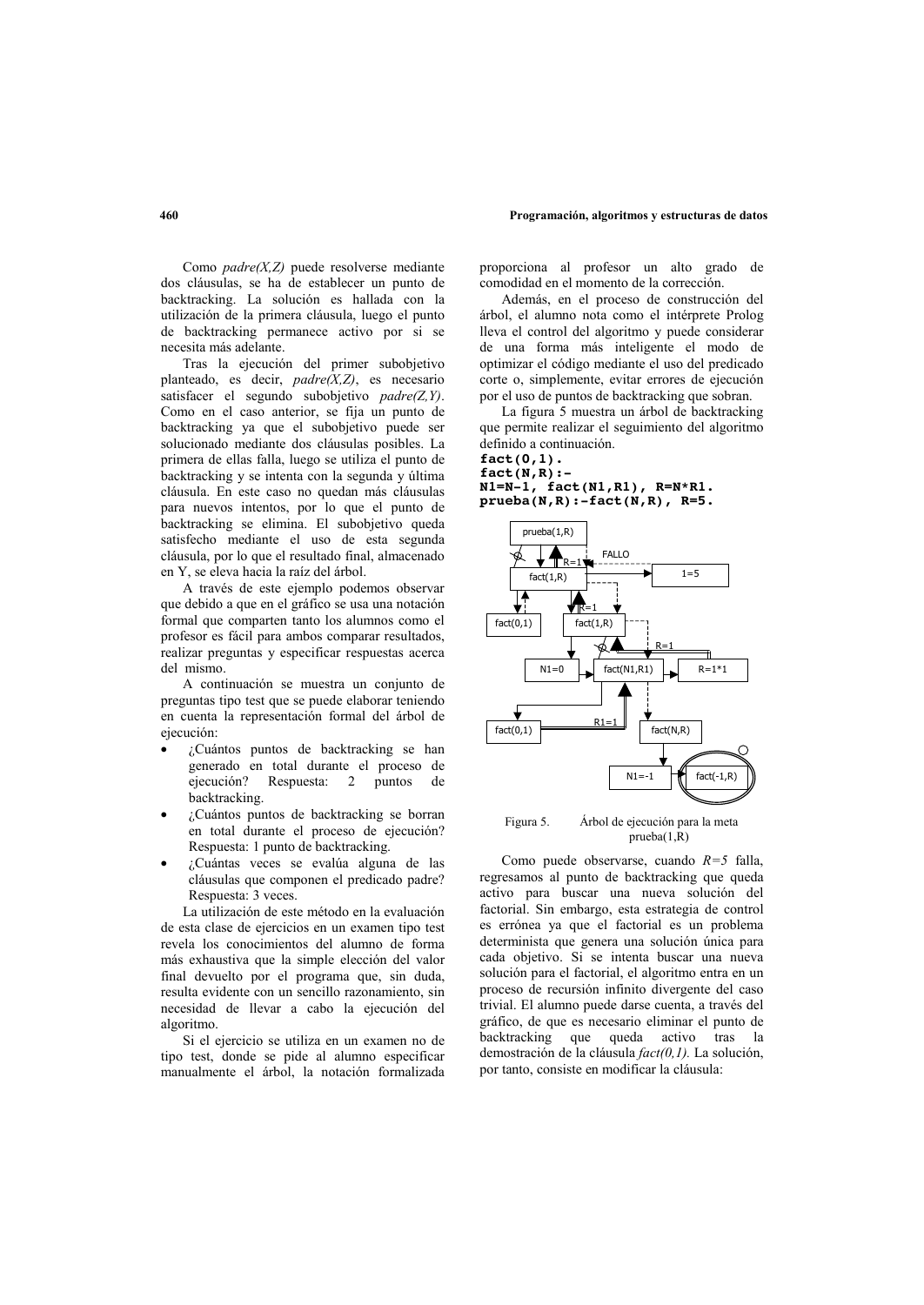#### IX Jornadas de Enseñanza Universitaria de la Informática

## $fact(0,1)$ . sustituyéndola por:

 $fact(0,1): -!$ .

La figura 6 muestra el árbol de ejecución cuando se elimina el punto de backtracking conflictivo mediante la llamada al predicado corte.



Figura 6. Árbol de ejecución para mostrar el resultado de aplicar el corte

La tarea de escribir correctamente los cortes es difícil va que, en muchas ocasiones, no resulta obvia. Puede observarse que el gráfico es de gran ayuda en esta circunstancia.

## 4. Simulador de árboles de seguimiento

El método de representación formal de árboles de ejecución expuesto en los puntos anteriores se ha utilizado con éxito durante los dos últimos cursos impartidos.

Sin embargo, dicho método no resulta completo aún, puesto que el alumno no dispone de una herramienta de generación automática de árboles que le permita comparar su solución con la solución correcta para un determinado ejercicio, cuando el profesor no está presente para llevar a cabo esta corrección de forma personal.

Para solucionar este problema se ha implementado una herramienta software que genera el árbol de ejecución de un algoritmo escrito en Prolog.

El simulador ha sido construido por un alumno de Proyecto Fin de Carrera que, previamente, estudió la asignatura en tercer curso de carrera

## 4.1. Características generales del simulador

El simulador es un programa que funciona en  $1a<sub>s</sub>$ siguientes plataformas: Windows 9X. Millenium y XP.

La aplicación consta de:

- Un editor de texto que permite la escritura de un algoritmo sencillo en Prolog.
- Un corrector de la sintaxis del algoritmo escrito.
- Una ventana para definir la meta u objetivo que se desea satisfacer.
- Una ventana para mostrar el árbol generado. con posibilidad de realizar operaciones para guardarlo o imprimirlo.

La figura 7 muestra el aspecto de la ventana principal de la aplicación. En el editor de texto está escrito el algoritmo expuesto en el apartado 3.

| <b>PROLOG</b> |                                                                                                             |             | $-1$ $\Box$ |
|---------------|-------------------------------------------------------------------------------------------------------------|-------------|-------------|
|               | Ficheros Edición Compilador Avuda                                                                           |             |             |
| DGGG XDG      | $\Delta$                                                                                                    | $ 2 \times$ |             |
|               | padre('juan', 'pedro'). Ejecutar<br>padre('pedro', 'pepe'). Ejecutar<br>abuelo(X.Y):-padre(X.Z).padre(Z.Y). |             |             |
| <b>META:</b>  | abuelo("juan", Y)]                                                                                          |             |             |
|               | <b>COMPILACIÓN OK</b>                                                                                       |             |             |
|               | Compla y lungo ejecuta la base de conocimentos                                                              |             |             |

Figura 7. Pantalla principal del simulador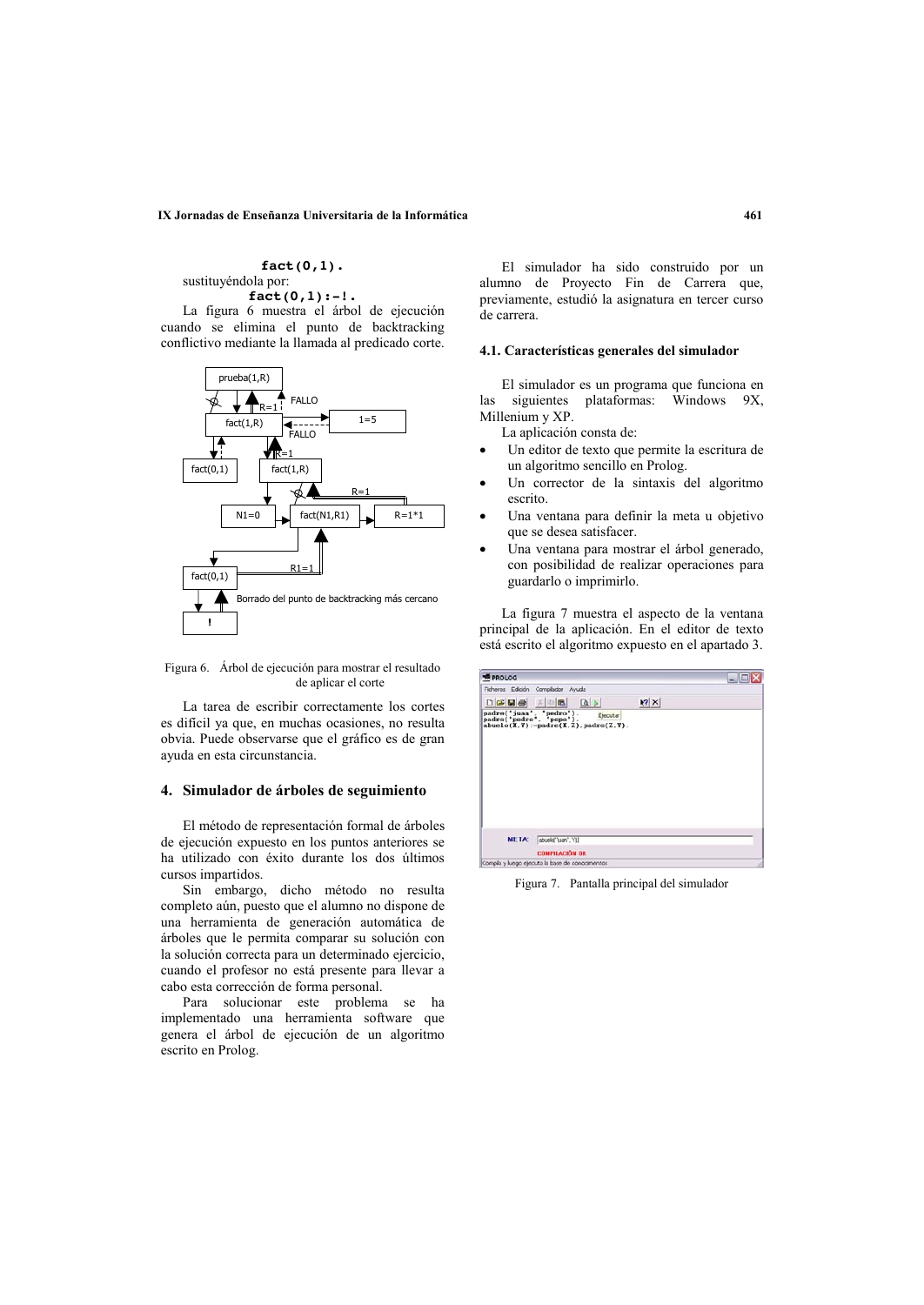#### Programación, algoritmos y estructuras de datos



Figura 8. Diálogo que muestra un árbol de ejecución

La figura 8 muestra el diálogo que permite la visualización y las operaciones de "guardar" e "imprimir" el árbol de ejecución obtenido para el algoritmo descrito en el apartado 3.

Puede observarse, además, que el simulador permite operaciones de expansión y contracción de los nodos del árbol para facilitar su estudio.

## 4.2. Fase de implantación del simulador en la asionatura

Dado que el programa de generación de árboles de ejecución ha sido fruto del desarrollo que un alumno ha realizado durante su proyecto fin de carrera aún no ha sido posible implantar el sistema en la asignatura de Programación Declarativa.

Se están planeando dos formas de introducir el simulador en la asignatura:

- En las horas de prácticas, como una herramienta más a utilizar en el diseño e implementación soluciones de las incorporadas a las hojas de problemas prácticos a resolver.
- En las horas de teoría, como apoyo en la corrección de ejercicios. Para ello, sería conveniente que el profesor utilizase un ordenador y un cañón de vídeo para impartir sus clases, de modo que, para ejercicios propuestos por él mismo, o para dudas planteadas por los alumnos, pueda utilizar el simulador durante la elase teórica

proyectando los resultados en tiempo real a modo de transparencia.

# 5. Conclusiones

La principal conclusión que se obtiene de todo lo expuesto anteriormente es que el uso de una estrategia formal de representación de árboles de ejecución de algoritmos en Prolog supone una mejora en la calidad de la docencia de la asignatura de Programación Declarativa.

Esta mejora se obtiene a partir de las ventajas que conlleva el uso de la notación formalizada:

- Permite una mayor versatilidad a la hora de proponer ejercicios para exámenes tipo test.
- Unifica el método de representación de árboles de seguimiento, de modo que profesor y alumnos utilizan unas normas comunes en la escritura de estos árboles, facilitando la compresión de las soluciones aportadas para los ejercicios propuestos.
- Facilita la comprensión de predicados como el corte y el fail.
- Permite al alumno conocer de forma exhaustiva el método de ejecución de un algoritmo escrito en Prolog.

Se ha comprobado experimentalmente que, desde que se está usando este método, los alumnos comprenden mejor el funcionamiento  $de1$ intérprete Prolog.

# 6. Líneas Futuras

Las líneas futuras están encaminadas hacia la mejora de la aplicación de generación automática de árboles de seguimiento.

Se pretende que, en el curso que viene, la herramienta se encuentre disponible para su uso, principalmente, en las sesiones teóricas de la asignatura.

## **Agradecimientos**

Al alumno Antonio Villarán Carrellán, autor de la aplicación de generación automática de árboles de ejecución de algoritmos en Prolog, por el eficiente trabajo realizado para su proyecto fin de carrera

#### $462$